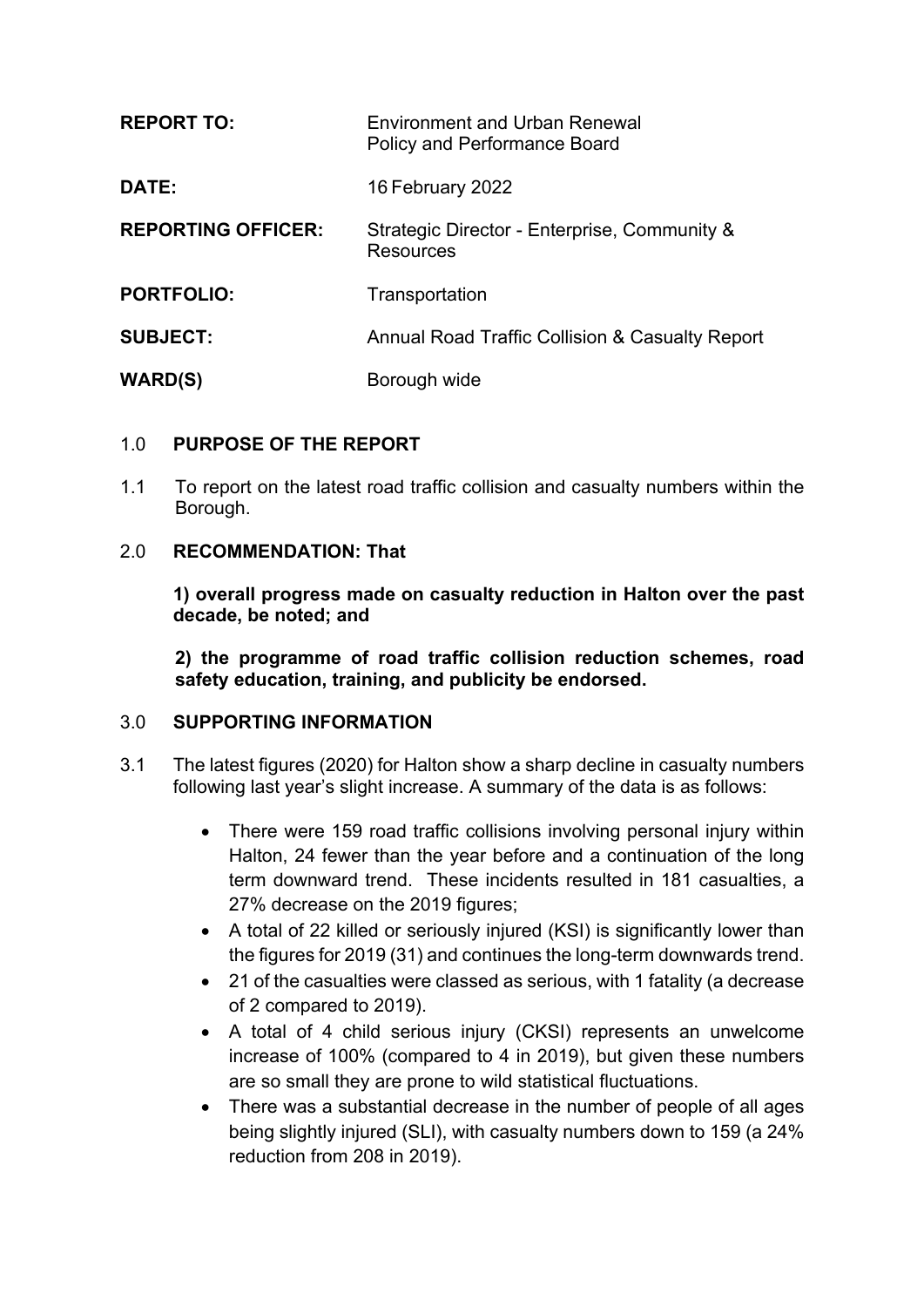- A total of 8 collisions occurred on Mersey Gateway controlled roads, resulting in 8 casualties, a significant decrease on 2019's figures (23 collisions, 28 casualties). This is probably the starkest indication as to how much traffic levels reduced (particularly at peak hours) during the initial Covid19 lockdowns.
- Halton has achieved its 2020 performance targets, as set by the DfT.
- 3.2 Appendix A sets out the numbers of traffic collisions and casualties in 2020, together with comparisons of figures for previous years. There is a considerable reduction in the number of people slightly injured (SLI), as compared to 2019 with the numbers killed or seriously injured (KSI) also decreasing by a similar margin.
- 3.3 Of those killed or seriously injured, the number of adults decreased by 11 but the numbers of child casualties increased by 2. However due to the low numbers recorded annually in Halton, this number does fluctuate from year to year. A 5-year rolling average for casualty numbers is a more effective way to judge relative performance, and whilst Adult KSIs continued its downward trend, Child KSIs showed a marginal increase.
- 3.4 Overall, given that that the country was in lockdown for large parts of 2020, the number of road traffic collisions was always going to fall, as traffic on our roads fell to levels not seen for many decades. However, when judging Halton's 2020 road traffic collision record in comparison with neighbouring Authorities in Cheshire or the Liverpool City Region, our reduction in casualty numbers compare very favourably.

# 3.5 **National Position**

Nationally, road casualties decreased by 25% in 2020, as set out in the Department for Transport 2020 Comprehensive Annual Report on Road Casualties available via:

[https://www.gov.uk/government/statistics/reported-road-casualties-great-britain-annual-report-](https://www.gov.uk/government/statistics/reported-road-casualties-great-britain-annual-report-2020/reported-road-casualties-great-britain-annual-report-2020)[2020/reported-road-casualties-great-britain-annual-report-2020](https://www.gov.uk/government/statistics/reported-road-casualties-great-britain-annual-report-2020/reported-road-casualties-great-britain-annual-report-2020)

- 3.6 The Department for Transport (DfT) still advises that comparisons with previous years' figures should be interpreted carefully and advise that the 2020 sharp decline in casualty numbers, whilst very welcome, corresponded with a 21% decrease in road traffic.
- 3.7 The Government's 'Strategic Framework for Road Safety' (May 2011) has an outcomes framework for measuring progress on road casualty reductions. The framework seeks to deliver reductions through encouraging best practice amongst local authorities, and comparing local progress with national trends. Overall, a central KSI reduction forecast of 40% by 2020 (based on a 2005- 09 base average) is identified as an outcome. However, although other specific targets have not been set, Halton is well on course to achieve this reduction with ease.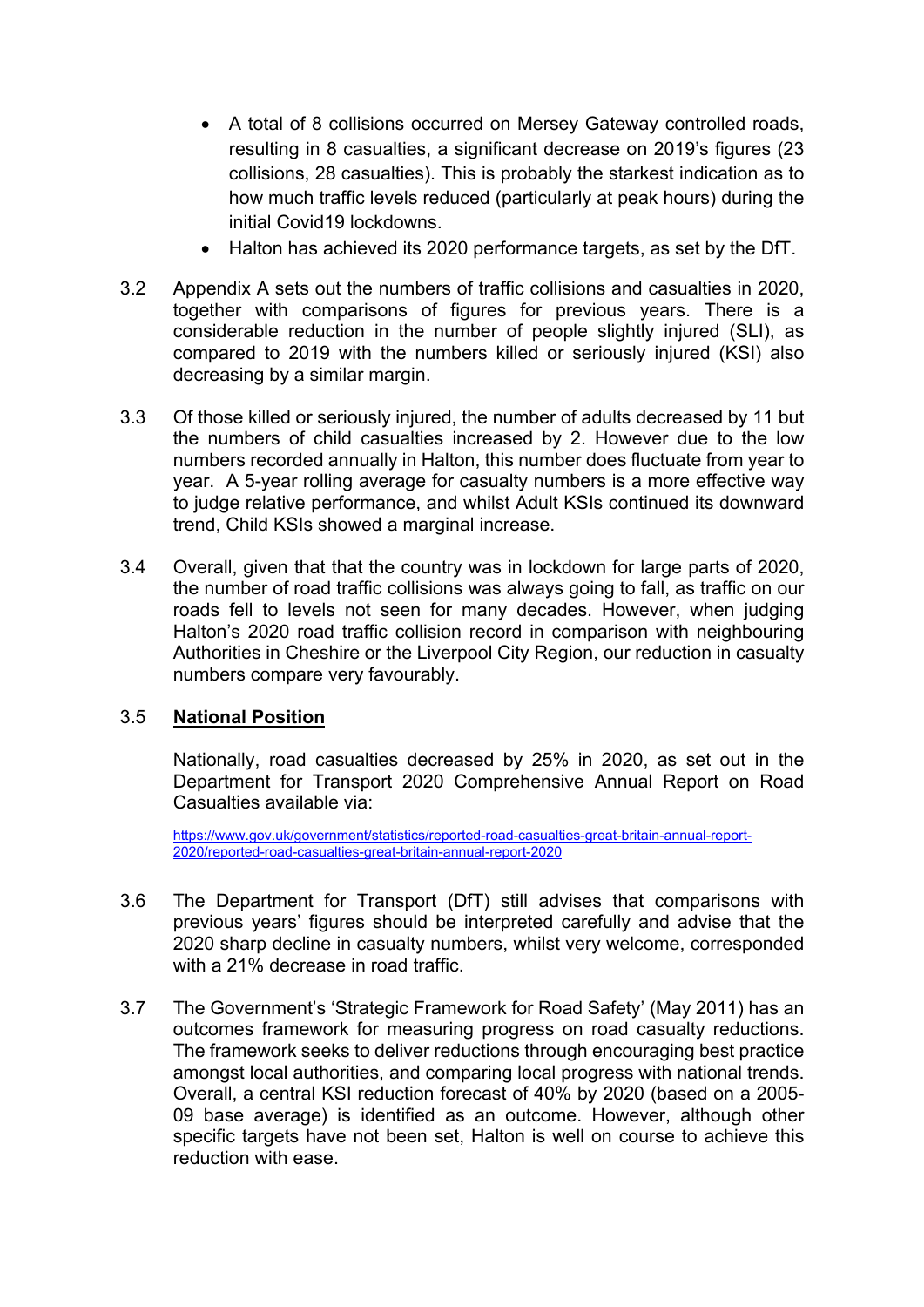#### 4.0 **POLICY IMPLICATIONS**

- 4.1 The work on casualty reductions is consistent with the policies and approaches incorporated in the Liverpool City Region's Transport Plan for Growth and Halton's Local Transport Plan 3 (2011 – 2025). Halton continues to participate in the Merseyside and Cheshire Road Safety Partnerships to share best practice and collaborate beyond administrative boundaries.
- 4.2 The completion of the Runcorn delinking works and Widnes Loop, together with the Silver Jubilee Bridge re-opening, reconfigured traffic flows through the Borough somewhat in 2020, and this, together with the dramatic fall in traffic flows associated with the Covid19 lockdowns, has made it difficult to determine where best to target the casualty reduction strategy. Also, with a noticeable modal shift towards walking and cycling, special attention has been given to improving road safety infrastructure around schools, as well as cycling and pedestrian routes linking key areas of economic activity.

#### 4.3 **Halton's 2021 Programme**

This programme covers road traffic collision reduction schemes, road safety education, training, and publicity.

- 4.4 Whilst traffic flows remain below what is considered normal and the shift towards home-working has made identifying appropriate sites for road safety engineering works more difficult (especially at traditionally busy commuter routes), there are still a number of locations where significant improvements can be achieved. In addition to larger scale works, a number of small-scale engineering schemes have been devised to improve safety and accessibility for pedestrians and other vulnerable road users (particularly around schools). Given the ongoing need for social distancing as a result of the pandemic and the shift away from public transport to cycling and walking, this work has an even greater priority. The Council will continue to liaise with Cheshire Police with regards targeted speed enforcement. The use of the speed indicator device signs continues to be an effective means of gathering information on speeding issues, given that they record the speed of every vehicle approaching them. Halton is currently working closely with the -Cheshire Road Safety Group to move forward a proposed red light / speed on green camera site, although the ongoing coronavirus pandemic and focus on average speed cameras has meant that works continue to be delayed.
- 4.5 The Road Safety team continues to engage with a number of different road users through an extensive programme of education, training and publicity. As well as running the Junior Safety Officer scheme in almost every school in the Borough, they also deliver cycle training and the 'Stepping Out' pedestrian safety scheme for primary school children. The 'Show you care, park elsewhere' scheme to reduce congestion and promote road safety outside schools was delivered at eight different hotspots and safer cycling for local businesses and anti-drink driving campaigns at local colleges were delivered. This is in addition to managing the popular School Crossing Patrol service. New for 2021 was the 'Summer Road Safety Activities' at Upton and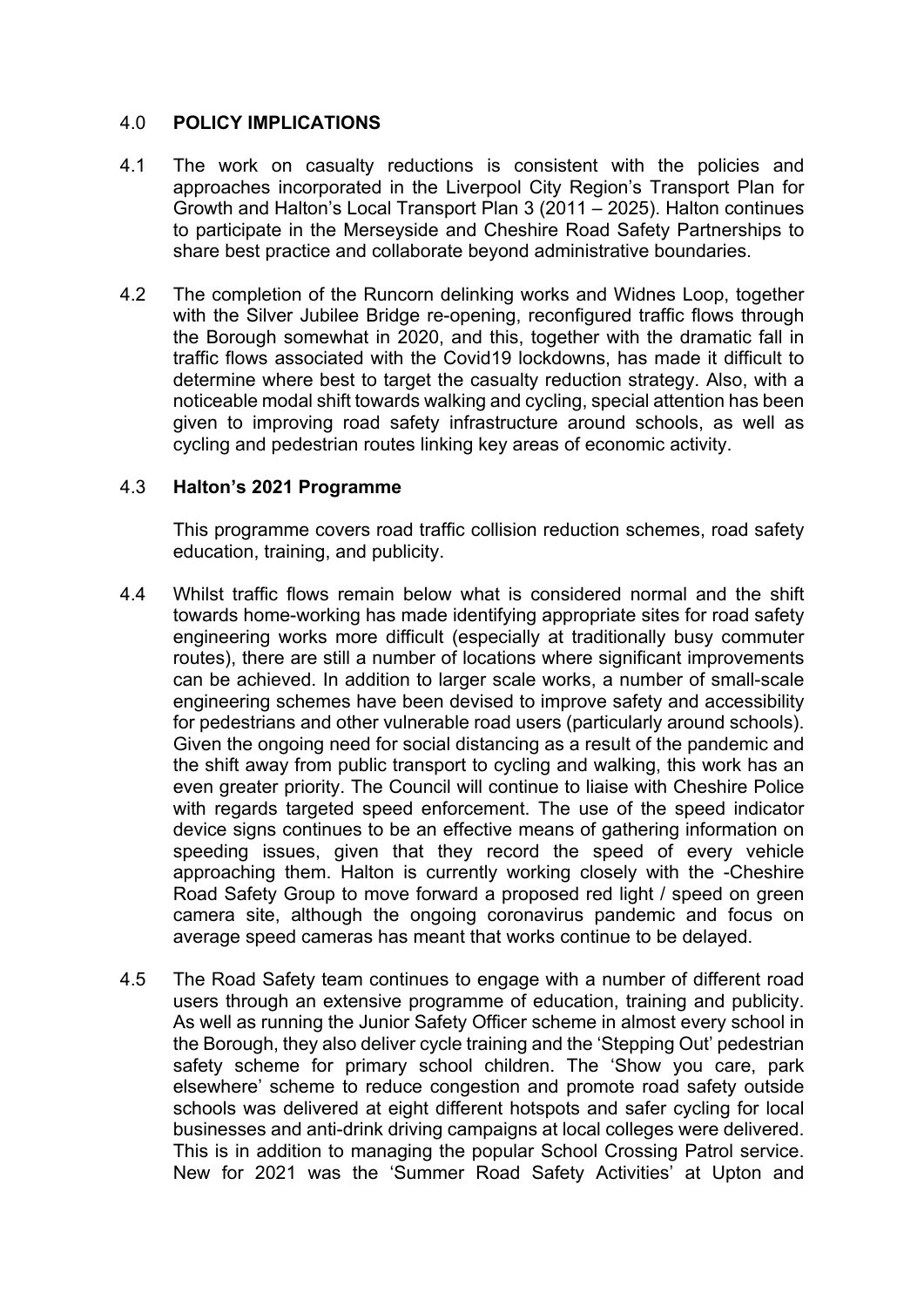Castlefields Community Centres. Funded by Central Government to target areas of high deprivation they were held 4 days per week during the summer and were judged a great success. Indeed, uptake was that good, additional days were put on during school half terms.

#### 5.0 **FINANCIAL IMPLICATIONS**

- 5.1 There are no direct financial implication resulting from the publication of these latest figures.
- 5.2 Funding for casualty reduction work is derived from a number of sources. Since 2011, capital and revenue grants allocated for Road Safety have been reduced. This has led to a reduction in road safety education, training and publicity together with staff resources. This means that the road safety programme must now be prioritised to where the largest potential accident savings can be achieved.

# 6.0 **IMPLICATIONS FOR THE COUNCIL'S PRIORITIES**

# 6.1 **Children & Young People in Halton**

By helping to create a safer environment, road safety casualty reduction work assists in the safeguarding of children and young people and in the achievement of accessible services.

# 6.2 **Employment, Learning & Skills in Halton**

There are no direct implications on this priority. However, improving road safety does encourage people to access opportunities for work, especially via sustainable travel means.

# 6.3 **A Healthy Halton**

Any reduction in road casualties will have the direct benefit of releasing health resources and thereby enable funding to be focused on other areas of health care.

# 6.4 **A Safer Halton**

Road safety casualty reduction work of all types supports this priority through the introduction of initiatives and interventions designed to deliver a safer environment.

# 6.5 **Halton's Urban Renewal**

There are no direct implications on the Council's 'Halton's Urban Renewal' priority.

# 7.0 **RISK ANALYSIS**

7.1 It is possible that reductions in road safety resources may impact on road safety and associated road collision statistics.

# 8.0 **EQUALITY AND DIVERSITY ISSUES**

8.1 There are no direct equality and diversity issues associated with this report.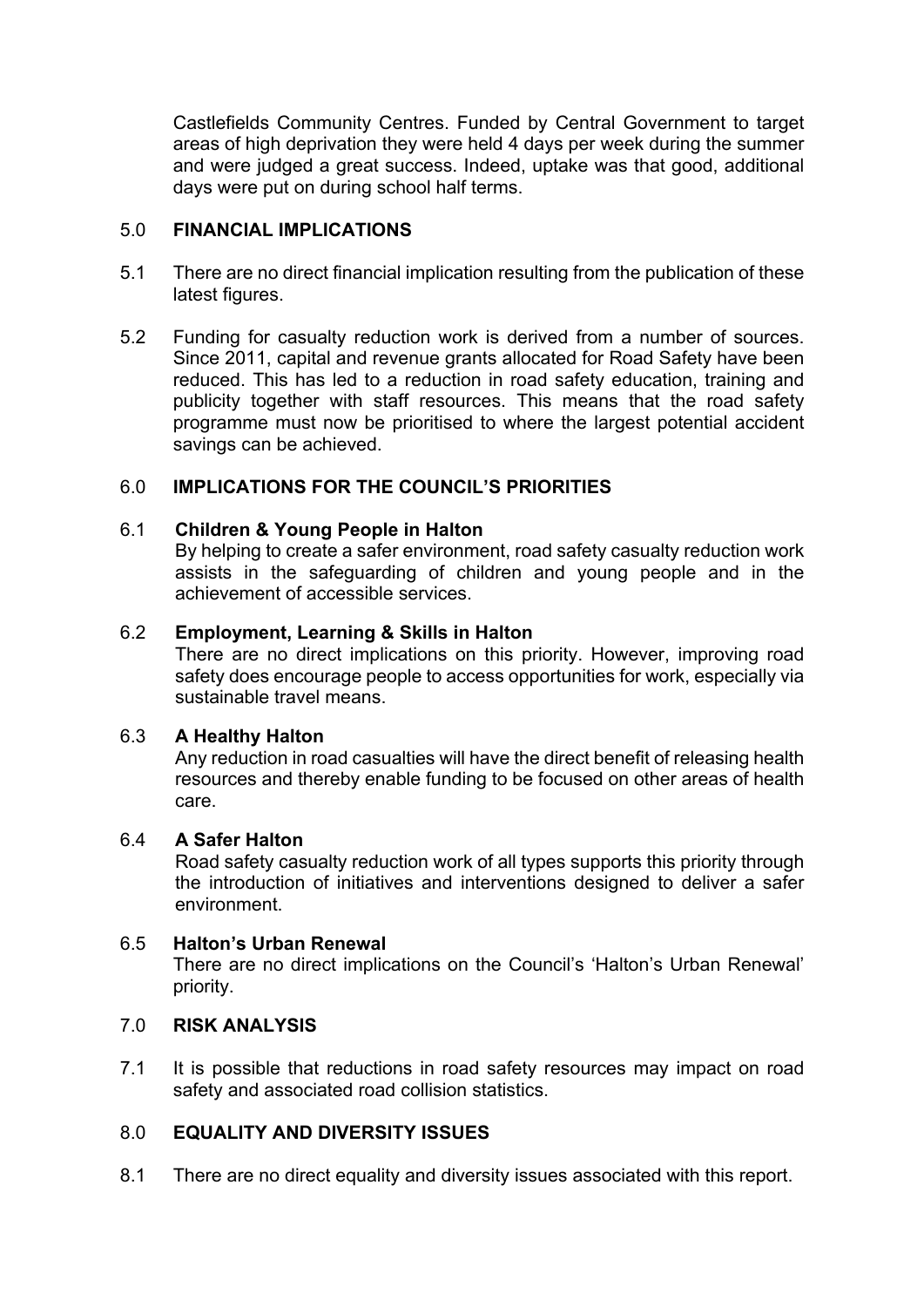# 9.0 **LIST OF BACKGROUND PAPERS UNDER SECTION 100D OF THE LOCAL GOVERNMENT ACT 1972**

9.1 Report to Environment & Urban Renewal Policy & Performance Board on 18 November 2020.

Report to Environment & Urban Renewal Policy & Performance Board on 13 November 2019

Report to Environment & Urban Renewal Policy & Performance Board on 27 February 2019;

Report to Environment & Urban Renewal Policy & Performance Board on 15 November 2017.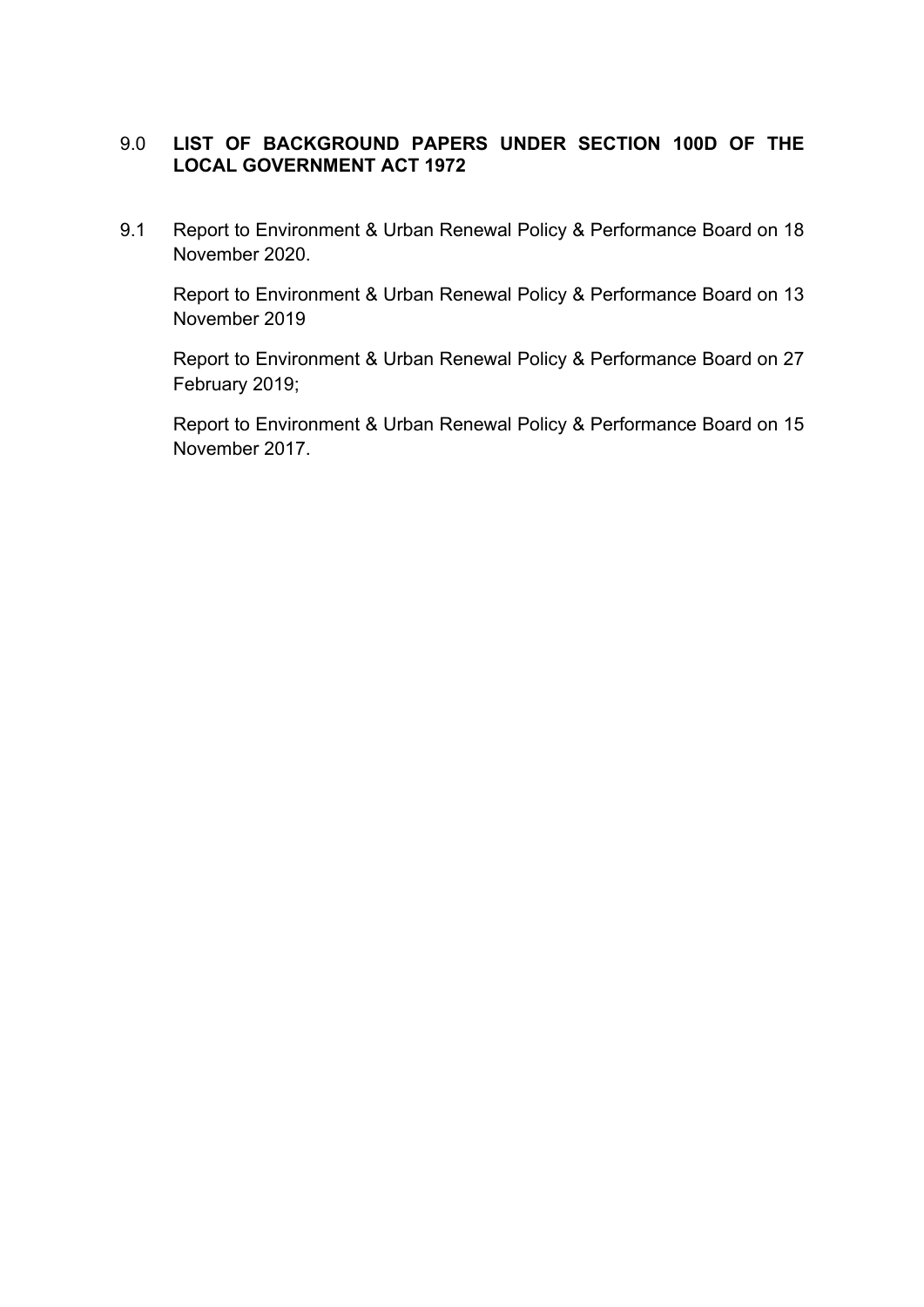# **Appendix A Halton 2020 Traffic Collisions Review**

2020 saw a dramatic fall in the number of road traffic casualties in Halton, following last year's slight rise in numbers. This compared favourably with figures, both nationally and regionally. Equally encouragingly was the fall in the number of collisions to just 159, a record low. On a less happy note the number of children seriously injured on our roads last year increased by 2.

All accidents that were reported to Cheshire Police and which occurred within the adopted highway in Halton involving at least one motor vehicle, horse rider or cyclist, and where at least one person was injured, are included in this Review. Collisions that occur on private land (or driveways) and car parks are not included in the statistics. Likewise, accidents that do not result in personal injuries are also excluded.

**Lockdowns and increase in working from home, Halton's performance was still impressive.** The decrease in casualty numbers in Halton were in both the slight injury category (SLI) and the killed or seriously injured (KSI) categories. Although much of this decline in casualty numbers can be attributed to the dramatic fall in traffic flows associated with the Covid19

| Year | <b>Collisions</b> | <b>All casualties</b> | <b>Adult Deaths /</b><br><b>Serious</b><br><b>Injuries</b><br>(AKSIs) | <b>Child Deaths /</b><br><b>Serious</b><br><b>Injuries</b><br>(CKSIs) | <b>Slight Injuries</b><br><b>All Ages</b><br>(SLI) |
|------|-------------------|-----------------------|-----------------------------------------------------------------------|-----------------------------------------------------------------------|----------------------------------------------------|
| 2000 | 558               | 842                   | 105                                                                   | 25                                                                    | 712                                                |
| 2001 | 497               | 706                   | 49                                                                    | 20                                                                    | 637                                                |
| 2002 | 444               | 670                   | 56                                                                    | 11                                                                    | 603                                                |
| 2003 | 409               | 612                   | 57                                                                    | 17                                                                    | 538                                                |
| 2004 | 432               | 629                   | 60                                                                    | 14                                                                    | 555                                                |
| 2005 | 394               | 590                   | 64                                                                    | 13                                                                    | 513                                                |
| 2006 | 377               | 543                   | 46                                                                    | $\overline{4}$                                                        | 493                                                |
| 2007 | 370               | 521                   | 33                                                                    | 11                                                                    | 477                                                |
| 2008 | 326               | 494                   | 48                                                                    | 11                                                                    | 435                                                |
| 2009 | 291               | 415                   | 37                                                                    | 4                                                                     | 374                                                |
| 2010 | 303               | 464                   | 34                                                                    | $\overline{7}$                                                        | 423                                                |
| 2011 | 278               | 422                   | 33                                                                    | $\overline{7}$                                                        | 382                                                |
| 2012 | 278               | 377                   | 30                                                                    | 10                                                                    | 337                                                |
| 2013 | 267               | 347                   | 37                                                                    | 3                                                                     | 307                                                |
| 2014 | 279               | 376                   | 47                                                                    | $\overline{4}$                                                        | 325                                                |
| 2015 | 224               | 304                   | 30                                                                    | $\overline{2}$                                                        | 272                                                |
| 2016 | 258               | 354                   | 40                                                                    | 6                                                                     | 308                                                |
| 2017 | 243               | 303                   | 24                                                                    | $\overline{4}$                                                        | 275                                                |
| 2018 | 197               | 232                   | 24                                                                    | 6                                                                     | 202                                                |
| 2019 | 183               | 239                   | 29                                                                    | $\overline{2}$                                                        | 208                                                |
| 2020 | 159               | 181                   | 18                                                                    | $\overline{4}$                                                        | 159                                                |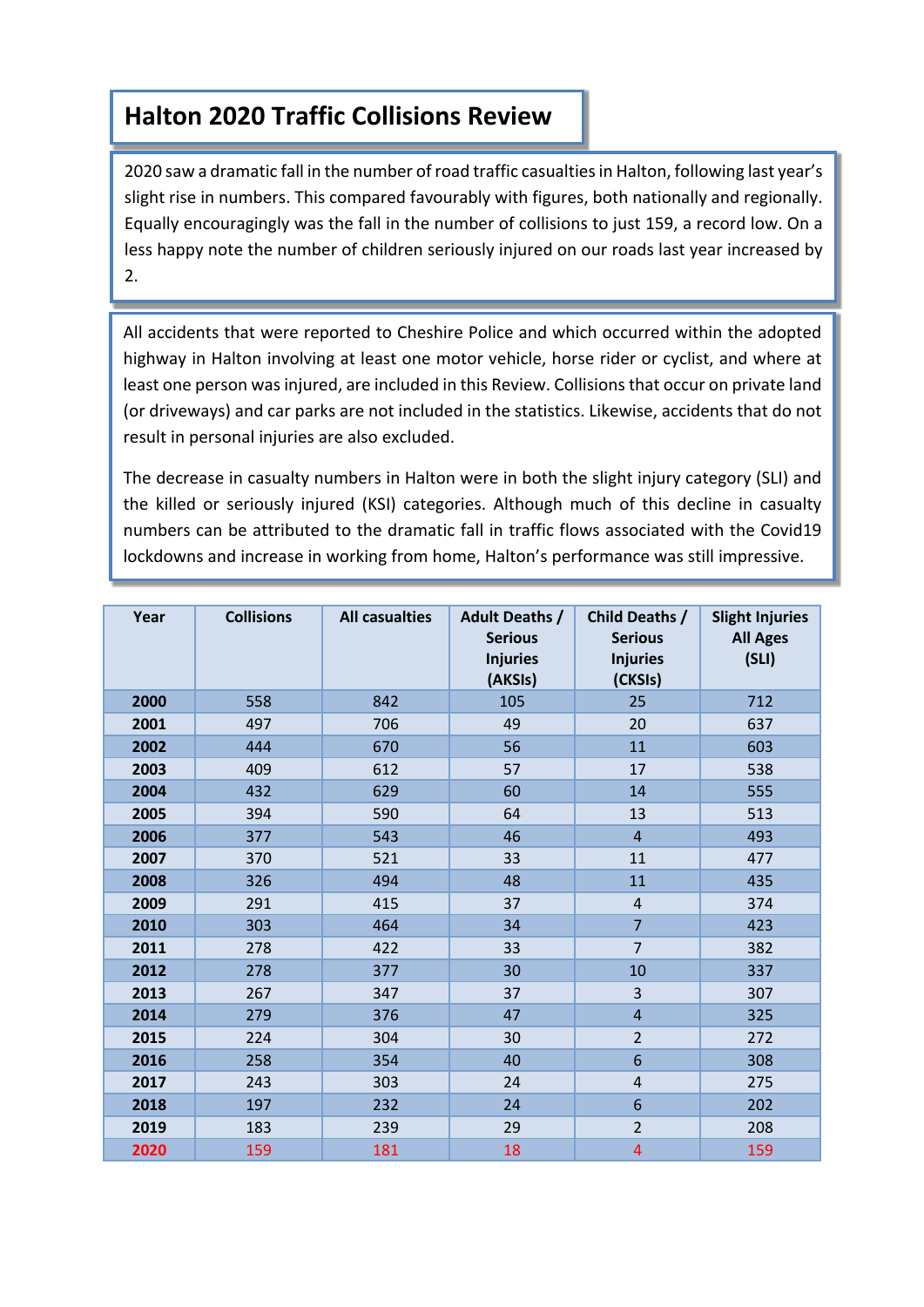**Killed and Seriously Injured, All Ages (KSI)** *(Local Indicator PPTLI 6)*



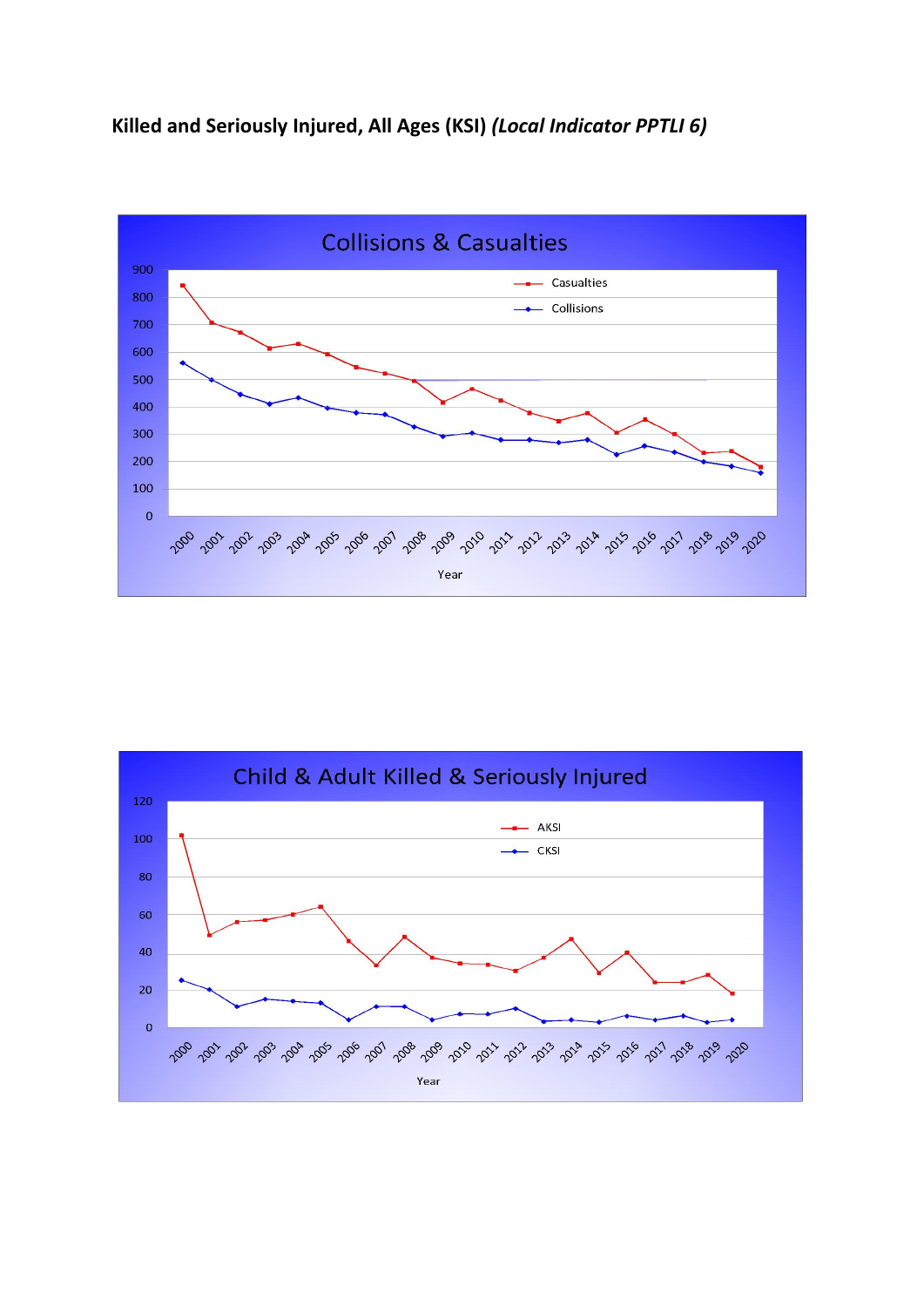2020 saw a dramatic decrease in the number of all-age casualties killed or seriously injured (KSI) in Halton, to a total of 22. Sadly, one person lost their life on Halton's roads in 2020, a fall from three, the year previously.

As in previous years the DfT once again advises that comparisons with previous years' figures should be interpreted with caution, given that there have been changes in the systems used for severity reporting by police forces. Encouragingly, Halton, in comparison with other Authorities within the Cheshire Constabulary area was one of the better performing Local Authorities, in comparison with 2019 when we were the worst.

Given the small numbers involved and their inherent volatility, it is more advantageous to use a rolling average, taken over a number of years. The five year rolling average (PPTLI 6) actually dropped from 33.4 to 31.4, a significant decline. KSI totals have plateaued in recent years and influencing factorssuch asthe new Mersey Gateway Bridge and associated road system being outside Council control, reductions in budgets, and changes to the Police serious injury reporting system have meant that opportunities to drive improvements are limited. It remains to be seen if 2020's figures are the start of a new downward movement in casualty numbers or a temporary blip associated with the extraordinary events surrounding the Covid19 pandemic.

# **Children (u16s) Killed and Seriously Injured (CKSI)** *(Local Indicator PPTLI 7)*

In 2020, 4 children were killed or seriously injured in Halton, an increase from 2 in 2019. Due to the numbers being so low, this annual total is traditionally very prone to variations, year on year. The five year rolling CSKI average (PPLTI 7) has also increased and is now 4.4, compared with 4.0, last year. Increases in child casualty numbers are never welcome and there is a renewed focus on schools for road safety engineering and education. On a positive note, there was a 29% reduction in children slightly injured in Halton.

# **Slight, All-Age Casualties (SLI)** *(Local Indicator PPTLI 8)*

**Strategic Framework for Road Safety**

In 2020 there was a 24% decrease in people of all ages slightly injured in Halton.

As a consequence of much lower traffic levels, most Authorities also achieved significant reductions in slight casualty numbers, but Halton appears to have performed better than most.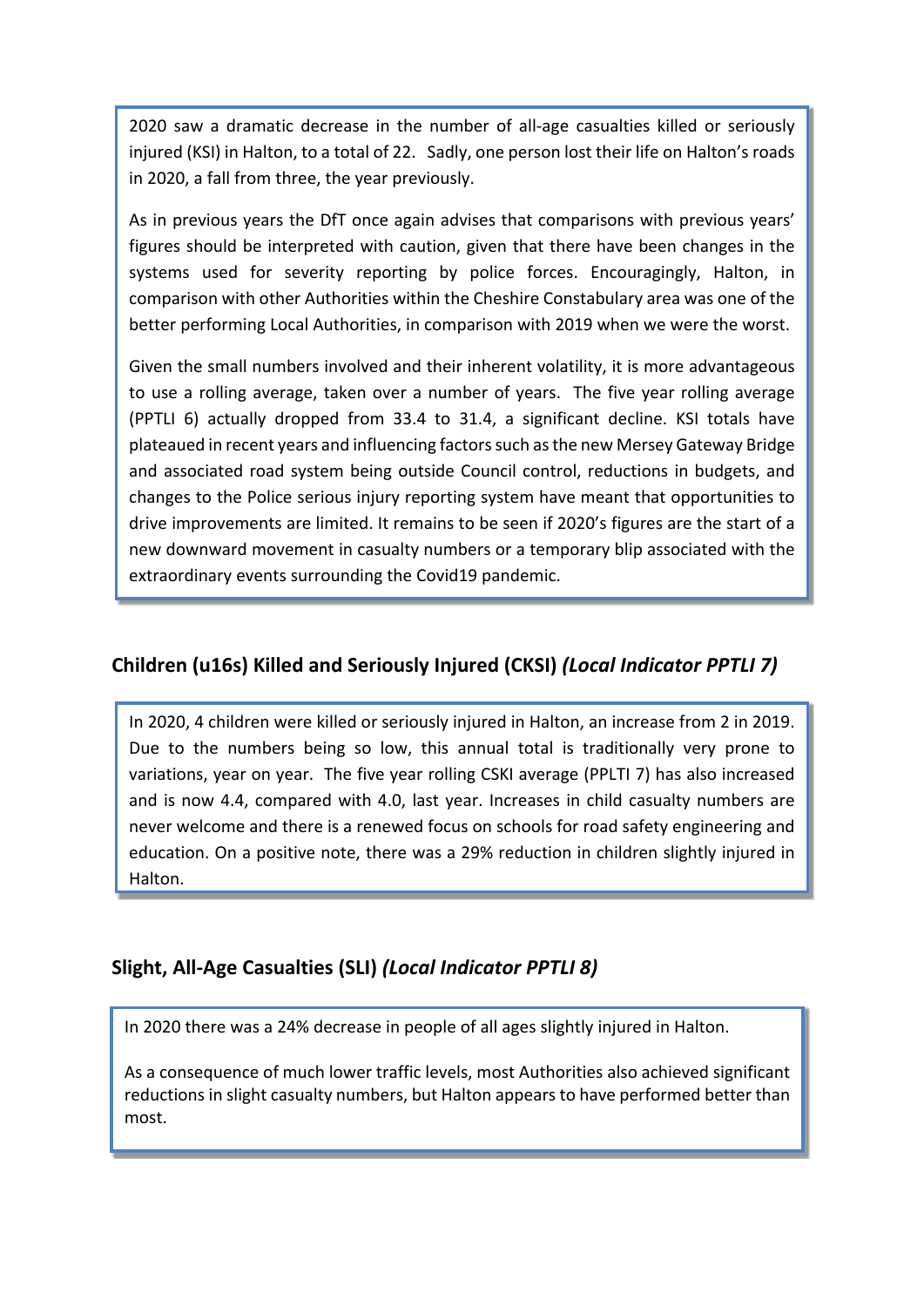In 2011 the Government set out a strategy for Road Safety that set out an outcomes framework designed to help Local Government, local organisations and citizens to monitor progress towards improving road safety and decreasing the number of fatalities and seriously injured casualties.

The framework included six key indicators relating to road deaths. These were intended to measure the key outcomes of the strategy, but in Halton, given the low number of fatalities, and the consequent fluctuations, it was proposed to use KSI rates instead. Halton's performance in reducing KSI casualties, relative to our neighbours, can now be compared:

| <b>KSI</b>                        | 2010-<br>2014<br>average | 2019   | 2020   | 2020 change<br>over 2019 | 2020 change<br>over 2010-14<br>average |
|-----------------------------------|--------------------------|--------|--------|--------------------------|----------------------------------------|
| <b>Cheshire East</b>              | 232                      | 120    | 112    | $-7%$                    | $-52%$                                 |
| <b>Cheshire West</b><br>& Chester | 191                      | 92     | 97     | $+5%$                    | $-49%$                                 |
| <b>Halton</b>                     | 42                       | 31     | 22     | $-29%$                   | $-48%$                                 |
| <b>Knowsley</b>                   | 56                       | 37     | 34     | $-8%$                    | $-39%$                                 |
| Liverpool                         | 225                      | 190    | 127    | $-33%$                   | $-44%$                                 |
| <b>Manchester</b>                 | 172                      | 137    | 110    | $-20%$                   | $-36%$                                 |
| <b>St Helens</b>                  | 66                       | 66     | 53     | $-20%$                   | $-20%$                                 |
| <b>Warrington</b>                 | 96                       | 56     | 47     | $-16%$                   | $-51%$                                 |
| <b>GB</b>                         | 24,456                   | 27,723 | 21,562 | $-22%$                   | $-12%$                                 |

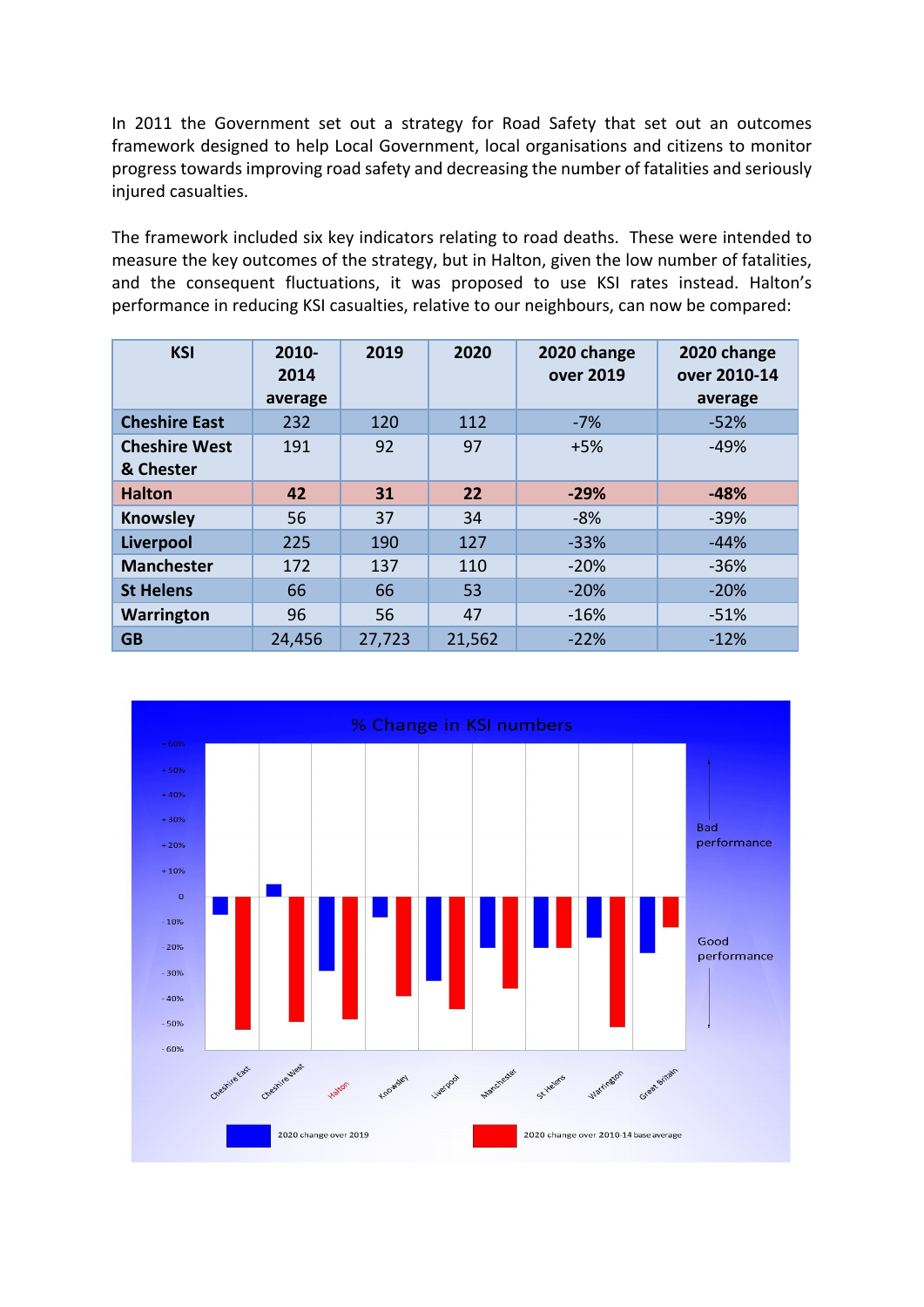Looking at neighbouring Local Authorities, it is clear that with regards to KSI casualties, Halton is one of the most effective areas in the region in 2020. Longer-term trends paint a similar picture, and both regionally and nationally, Halton is one of the better performing Local Authorities. However, it must be noted that the ongoing changes to the reporting systems used by Police Forces since 2016 have stalled somewhat during the pandemic, making it easier to gauge the success of casualty reduction strategies of Local Authorities from different Police Constabulary areas in the past 12 months. As such, with no changes to collision reporting in any Police Constabularies last year, the collision data for 2020 is directly comparable with that of the previous year.

Looking at the table below it is apparent that Halton's performance in reducing road traffic casualty numbers is better than most of our neighbouring Local Authorities in the previous 12 months. However, relative to the 2010-2014 base average, Halton is about average, but it must be remembered that between 2000 and 2009 we were one of the top performing Local Authorities, both regionally and nationally.

Given the very small numbers involved, Halton's KSI casualty figures are prone to wide percentage variations, year on year. 2017 saw a dramatic decrease in numbers that, at the time, was difficult to explain. Conversely, whilst both 2019 and 2018 saw our figures rise slightly, in 2020 there was a 29% reduction in KSIs of all ages. Our 5-year rolling average continues its steady decline.

Looking beyond the pandemic and traffic increasing to normal levels, it is difficult to imagine casualty numbers, particularly KSIs, falling much further, especially as we've seen an 83% fall in KSI casualties in the past 20 years. It might be that keeping casualty numbers at a low level, whilst traffic levels increase, will be judged a success.

| <b>All casualties</b>                        | 2010-2014<br>average | 2019    | 2020    | 2020 change over<br>2019 | 2020 change over<br>2010-14 average |
|----------------------------------------------|----------------------|---------|---------|--------------------------|-------------------------------------|
| <b>Cheshire East</b>                         | 1495                 | 751     | 645     | $-14%$                   | $-57%$                              |
| <b>Cheshire West &amp;</b><br><b>Chester</b> | 1222                 | 743     | 550     | $-26%$                   | $-55%$                              |
| <b>Halton</b>                                | 397                  | 249     | 181     | $-27%$                   | $-54%$                              |
| <b>Knowsley</b>                              | 450                  | 259     | 194     | $-25%$                   | $-57%$                              |
| Liverpool                                    | 1849                 | 1143    | 876     | $-23%$                   | $-53%$                              |
| <b>Manchester</b>                            | 1645                 | 1209    | 735     | $-39%$                   | $-55%$                              |
| <b>St Helens</b>                             | 480                  | 285     | 235     | $-18%$                   | $-51%$                              |
| <b>Warrington</b>                            | 821                  | 454     | 323     | $-29%$                   | $-61%$                              |
| <b>GB</b>                                    | 196,133              | 153,158 | 115,584 | $-25%$                   | $-41%$                              |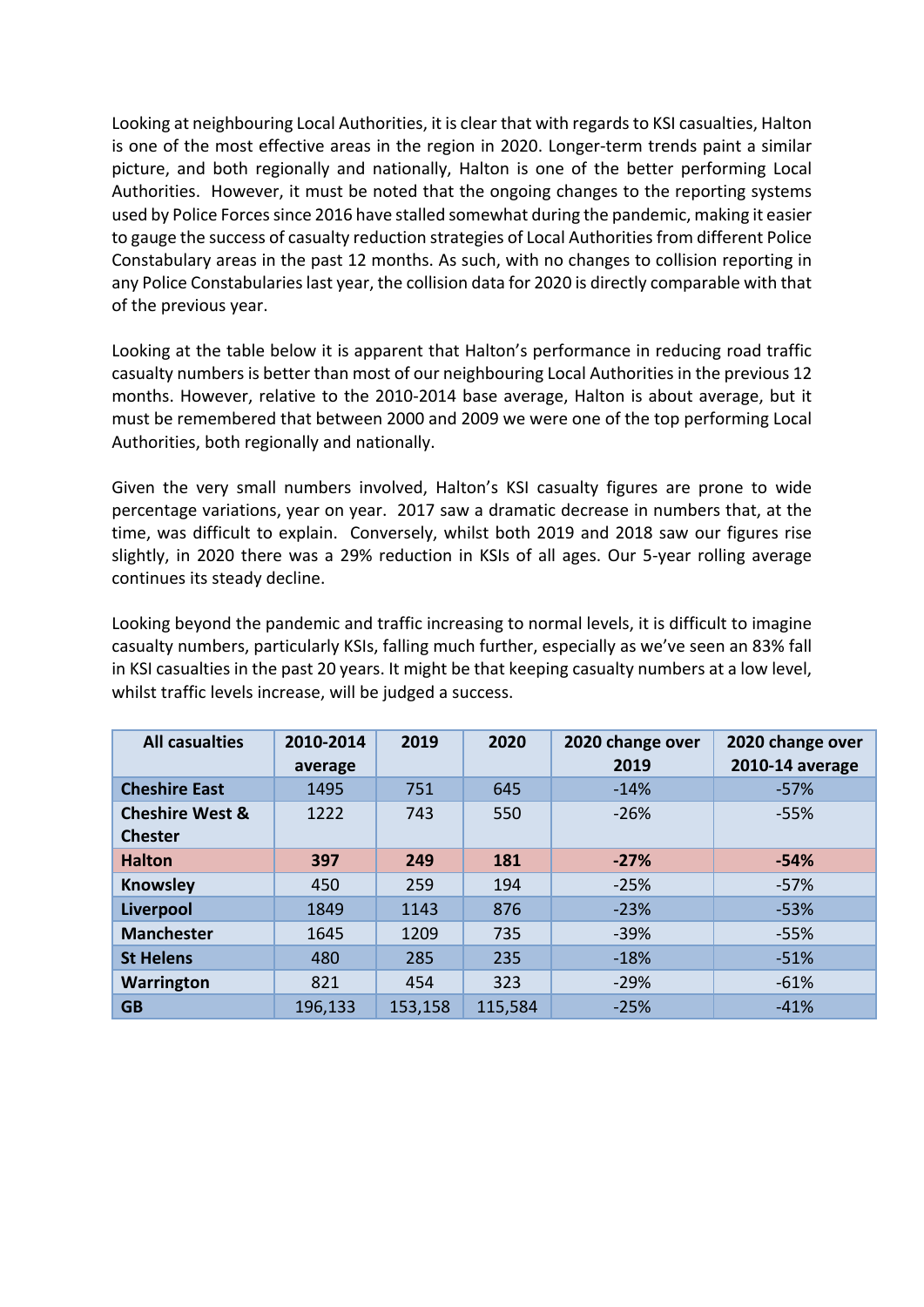

The reasons behind the sharp fall in casualty numbers are not difficult to determine. With the lockdowns and exponential increase in working from home traffic levels decreased dramatically, particularly during the spring and summer of 2020. With so much less traffic on our roads, especially during traditional peak hours, this had a positive impact on road safety. The number of casualties on the Mersey Gateway Bridge and associated Merseylink roads decreased by a staggering 71%, which illustrates just how much commuter traffic levels fell in 2020.

The changes to the strategic highway network within Halton were complete in 2020, but the collapse in traffic levels on these roads continued to make it difficult to know where best to target resources as part of a casualty reduction strategy. Collisions normally occur on the most congested routes and busiest junctions, and as such, the majority of local safety scheme engineering works are focused here. However, although the Silver Jubilee Bridge opened and large-scale works associated with the Widnes Loop and Runcorn de-linking were complete, traffic flows across the Borough continue to be in a state of flux. This makes it difficult to determine where best to undertake accident remedial works, with a certain amount of educated guesswork required as a lot of traffic modelling is no longer relevant.

Quite rightly, resources have been targeted at schemes where we are certain there will be no significant changes to traffic flows in subsequent years. Much continues to be done to improve the road networks near schools, relieving congestion and making them more pedestrian friendly. However, many of the problems experienced here can be blamed on poor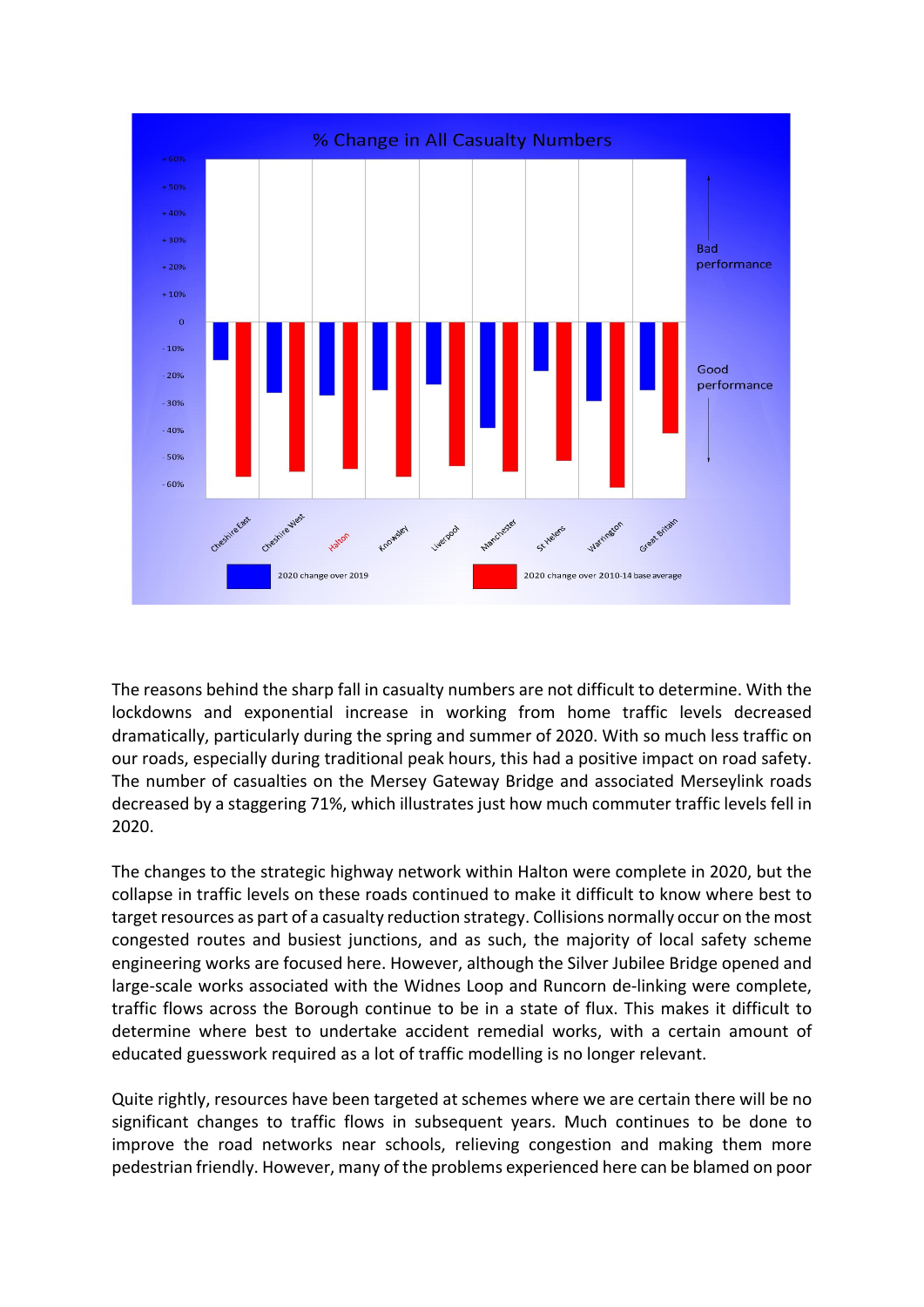driver behaviour and it is a very difficult task trying to educate drivers and re-inforce positive behaviour.

In 2011 the Government has targeted a reduction of 40% in KSIs by 2020, relative to the baseline 2005-09 figures, something Halton has achieved and surpassed with ease. Indeed, Halton has managed a 62% reduction during this period. Looking forwards, I am unaware of any new road casualty reduction targets set by U.K. Government, although in 2020, the Government spoke at the World Health Organisation's Road Safety 2020 conference in Stockholm, supporting the global target of "50 by 30" in the UN road safety declaration (a 50% reduction in road traffic deaths and injuries by 2030). However no announcement has been made regarding the adoption of these targets.

It is very noticeable that the ongoing pandemic has caused a modal shift in transport use, as less and less people use relatively safe public transport in favour of walking and cycling, both categorised as vulnerable types of road users:



Looking at casualty numbers for all types of road users it is noticeable that there were massive reductions in both the car user / passenger and bus passenger groups, whilst the number of cyclists injured on our roads remained constant. However, when looking at the casualty rate per billion passenger miles it is noticeable that there was a dramatic, and very welcome, fall